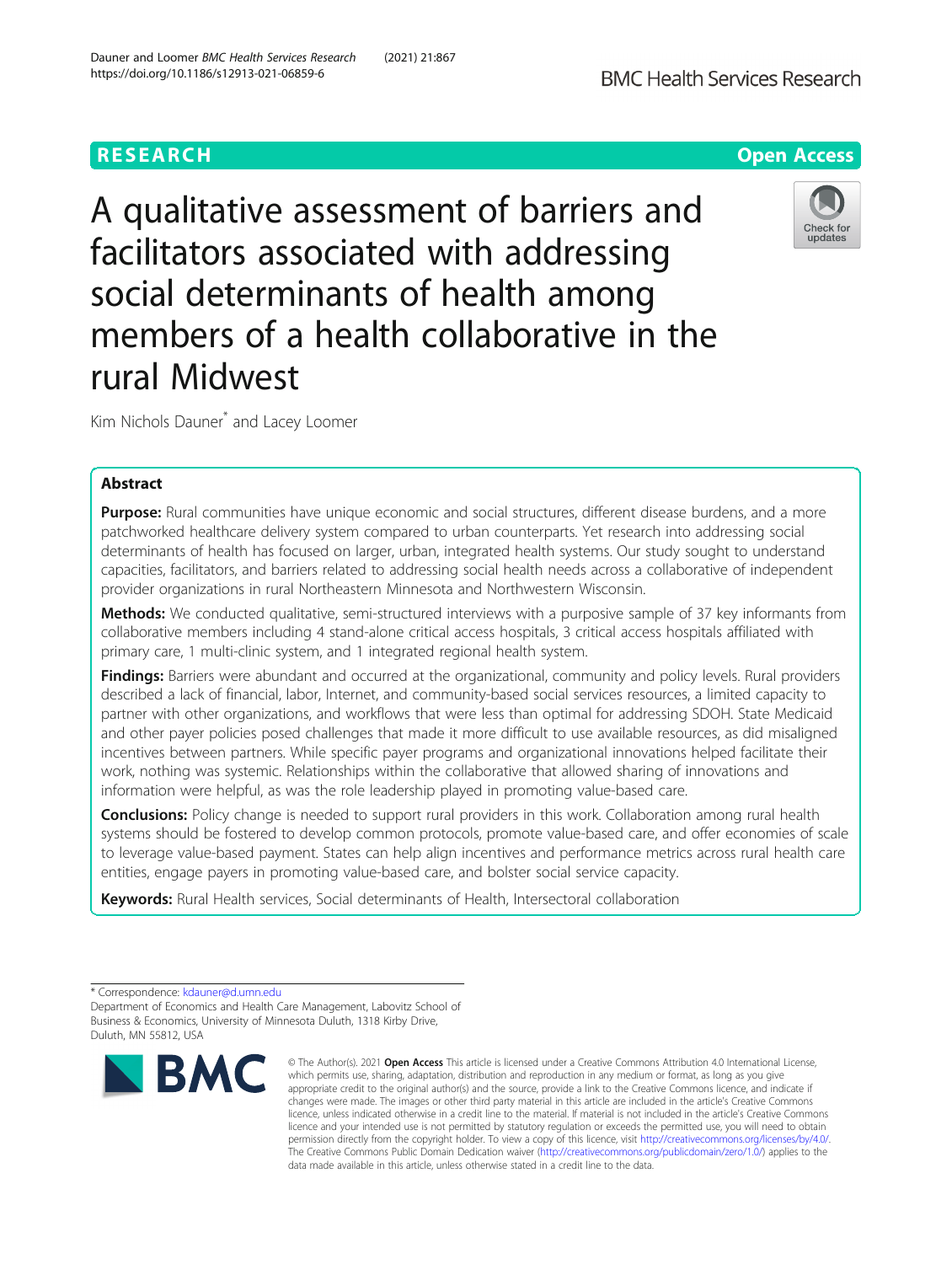# Introduction

Rural communities have unique economic and social structures, face different disease burdens, have fewer employers that provide health insurance, and have a more patchworked healthcare delivery system compared to urban areas [\[1](#page-10-0)]. Rural health care delivery organizations (HCOs), like their urban counterparts, are increasingly addressing population health in the communities they serve [\[2](#page-10-0)] recognizing that factors such as affordable housing, food insecurity, and a lack of transportation, known as social determinants of health (SDOH), can impact their patients' health outcomes [[3](#page-10-0)].

HCOs have begun to address SDOH in a myriad of ways at the patient-level and the community-level. At the patient-level, HCOs are screening patients for social needs [\[4](#page-10-0)] and then integrating assessment findings into the electronic health record (EHR) [[5\]](#page-10-0). Next, HCOs are providing care coordination, patient navigation, social worker, and discharge planning services for patients with social health needs to connect them with community re-sources [\[6](#page-10-0)]. At the community-level, HCOs are conducting Community Health Needs Assessment [[7\]](#page-10-0) and engaging in multi-sectoral partnerships to promote health and/or address the underlying systemic issues creating health disparities [\[6](#page-10-0)].

Several federal policies and initiatives encourage HCOs to pay attention to population health including Community Health Needs Assessment; value-based payment approaches such as Medicare's Accountable Care Organizations (ACOs), medical homes, and the Accountable Health Communities model. The Affordable Care Act required tax-exempt hospitals to conduct a Community Health Needs Assessment every 3 years with community stakeholders to assess and formulate a plan that pertains to health care issues within the community they serve. Value-based payment programs promote population health broadly by shifting incentives to focus on outcomes rather than the production of medical services. The Accountable Health Communities model is a pilot program that tests screening for SDOH and integrating community service navigation services within the health care delivery system. Beginning in 2015, with the expansion of disease codes under the 10th revision of International Classification of Diseases, providers can code for SDOH with Z-codes. Expanding codes to include SDOH is an opportunity to document the extent of specific SDOH needs within the health care system; however, they are underutilized  $[8]$  $[8]$ . States have also incentivized collaborations between communities and HCOs, including several that specifically help rural communities advance population health [[9\]](#page-10-0).

Past research on how HCOs address SDOH has primarily been set in highly integrated settings (e.g. ACOs) [[10](#page-10-0)–[14](#page-10-0)]. Common themes included challenges/ facilitators related to community, organization resources, and leadership. Community challenges included location in disadvantaged communities and weak partnering capabilities (e.g. patient data not captured in the EHR), while facilitators included large market share and longstanding community ties  $[10-12]$  $[10-12]$  $[10-12]$ . Studies have identified clinician buy-in and leadership is important when engaging in SDOH activities but organizational barriers including financial and labor resources (e.g. no direct funding) compromise the ability of HCOs to engage in this work [[10](#page-10-0), [11\]](#page-10-0). Summing the field in a systematic review, Gottleib et al. found that HCO-led interventions to address social determinants varied considerably; most have focused on process (e.g. screening/referring), with studies on health, utilization, or costs outcome being fewer in number and having mixed findings (e.g. some reported reductions in emergency department utilization while some report no significant reduction) [[13\]](#page-10-0). Furthermore, although partnership is encouraged by these initiatives and payers, current programs don't align incentives or outcomes across organizations effectively [[14\]](#page-10-0).

Despite the recent growth of research on this topic, there has been little systematic research documenting the scope of activities across diverse HCOs; how HCOs build the capacity to prioritize, develop, and implement such strategies; or what facilitates or challenges that work, especially within organizations not funded by major federal initiatives [[15](#page-10-0)]. Additionally, research into addressing SDOH has focused on larger, urban, integrated health systems. The study sought to fill in some of these gaps in the literature and its purpose is to better understand how various capabilities, facilitators, and barriers impact how social health needs are addressed across rural health care delivery organizations.

## Methods

## Study design and setting

This research is a case study providing an in-depth, detailed, qualitative, in-situ examination into how a rural health collaborative (Wilderness Health) addresses SDOH. Wilderness Health is a collaborative of 10 independent health care organizations, each of which is independently owned and operated. Although affiliation with Wilderness Health is voluntary, the collaborative itself has both employer-based and Medicaid ACO contracts. Table [1](#page-2-0) describes each member organization, which includes four stand-alone critical access hospitals, three critical access hospitals with an affiliated primary care clinic, one multi-clinic system, and one integrated regional health system. Member organizations are located in rural Northeastern Minnesota and Northwestern Wisconsin (Fig. [1](#page-3-0)). Together, the collaborative members serve an area of approximately 450,000 persons [[16\]](#page-10-0).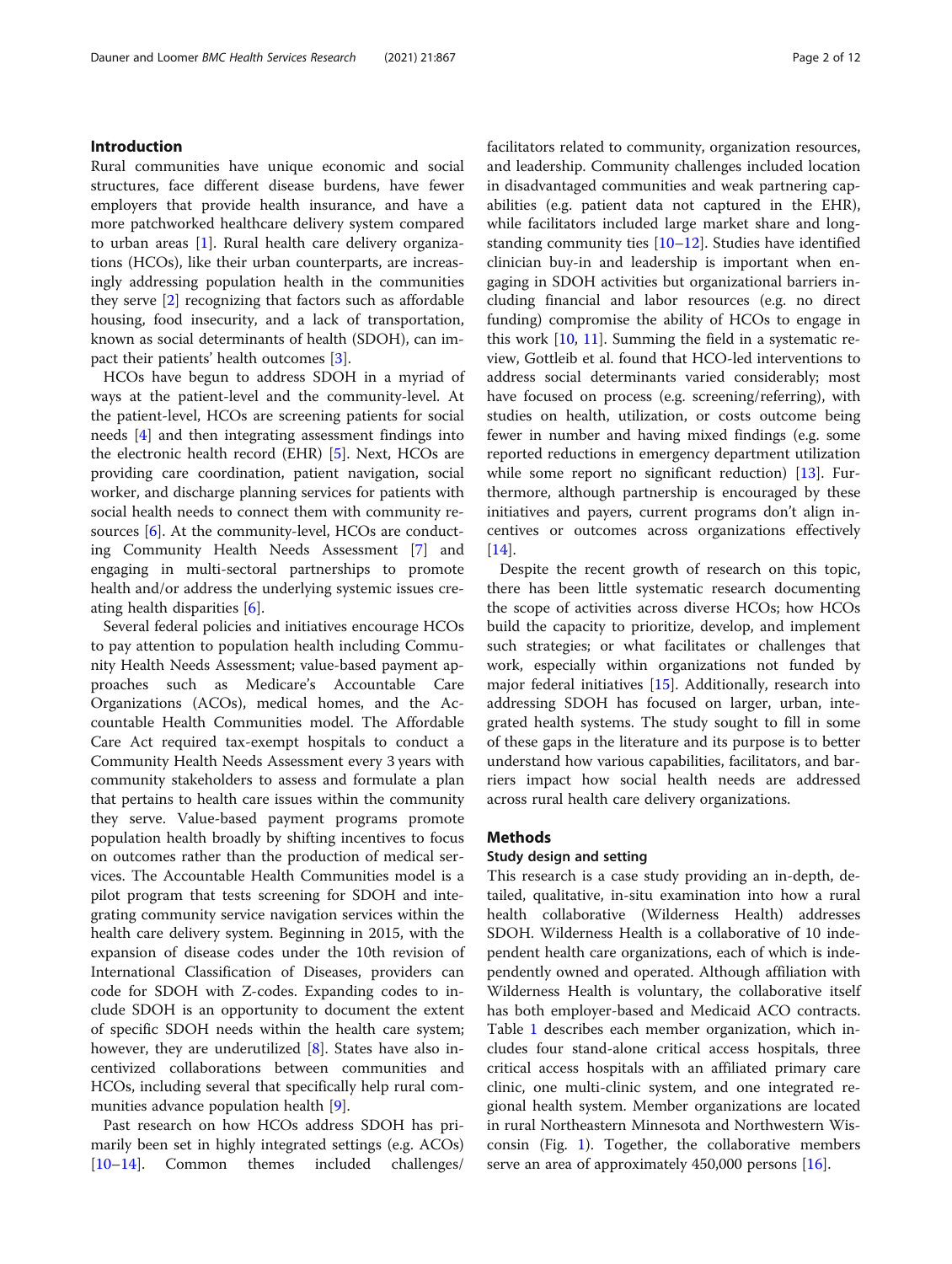#### <span id="page-2-0"></span>Table 1 Member Organizations of Wilderness Health

| Health Care Organization, City,<br>County, State                                                     | <b>Description</b>                                                                                                                                                                                                                                                                   |
|------------------------------------------------------------------------------------------------------|--------------------------------------------------------------------------------------------------------------------------------------------------------------------------------------------------------------------------------------------------------------------------------------|
| Bigfork Valley Hospital<br>Bigfork, Itasca County, MN                                                | General medical and surgical hospital with 20 beds,<br>four specialty clinics, pharmacy, and senior services (adult daycare, home care, long term care and<br>independent/assisted living)<br>Government hospital district                                                           |
| Community Memorial Hospital<br>Cloquet, St. Louis County, MN                                         | Critical access, general medical and surgical hospital with 25 beds, 44-bed long term care facility and two<br>clinics<br>Non-government, not-for-profit                                                                                                                             |
| Cook Hospital<br>Cook, St. Louis County, MN                                                          | Critical access, general medical and surgical hospital with 14 beds and a 28-bed skilled nursing facility<br>Government hospital district                                                                                                                                            |
| Ely-Bloomenson Community Hospital<br>Ely, St. Louis County, MN                                       | Critical access, general medical and surgical hospital with 21 beds and a pharmacy<br>Non-government, not-for-profit                                                                                                                                                                 |
| Fairview Range / Range Regional Health<br>Services<br>Hibbing, St. Louis County, MN                  | Three primary care clinics, memory care, home care and senior services, inpatient behavioral health unit,<br>pharmacy and general medical and surgical hospital with 81 beds<br>Non-government, not-for-profit                                                                       |
| Fairview Health Services / Grand Itasca<br>Clinic and Hospital<br>Grand Rapids, St. Louis County, MN | Multi-specialty clinic with over 60 providers and a general medical and surgical hospital with 50 beds and<br>pharmacy<br>Non-government, not-for-profit                                                                                                                             |
| Lakeview Hospital<br>Two Harbors, Lake County, MN                                                    | Critical access, general medical and surgical hospital with 17 beds, two primary care clinics (Two Harbors<br>and Silver Bay) and pharmacy<br>Non-government, not-for-profit; part of St. Luke's health care system                                                                  |
| North Shore Health<br>Grand Marais, Cook County, MN                                                  | Critical access, general medical and surgical hospital with 16 beds and a 37-bed skilled nursing facility<br>Government hospital district                                                                                                                                            |
| Rainy Lake Medical Center<br>International Falls, Koochiching County,<br><b>MN</b>                   | Critical access, general medical and surgical hospital with 25 beds and one primary care clinic<br>Non-government, not-for-profit                                                                                                                                                    |
| St. Luke's<br>Duluth, St. Louis County, MN                                                           | Health care system with 267 hospital beds, 13 primary care clinics (7 in Duluth, one each in Hermantown,<br>Hibbing, and Mt. Iron, MN, Ashland and Superior WI), 23 specialty clinics, one pharmacy, six urgent care<br>and two express care sites<br>Non-government, not-for-profit |

# Qualitative framework

A realist framework, which takes the perspective that actions are grounded in beliefs, reasons, and motivations, shaped our research [[17\]](#page-10-0). This approach was chosen for its usefulness in understanding how something works "on the ground." As applied to our research specifically, the realist framework was useful for understanding the relationships and interactions between participant's perspectives on SDOH, their actions at work to address SDOH, and how their perceptions of their organizations and communities impact those actions when it comes to addressing patients' social health needs in rural communities.

## Research team and relationship to participants

The first author (KND) is an Associate Professor of Health Care Management at the University of Minnesota Duluth and has over a decade of experience in qualitative methodologies and in evaluating community health collaborations. The second author (LL) is an Assistant Professor of Health Care Management at the University of Minnesota Duluth whose research focuses on rural health care organizations and payer policies. She has experience in qualitative data analysis. KND was asked by

Wilderness Health to help their organization better understand how to address social determinants of health across its members. With input from Wilderness Health staff she designed the study and conducted all focus groups and interviews. She was not paid for the work and was viewed by participants as an outside collaborator. Wilderness Health staff and all interview participants have had the opportunity to review and reflect upon the themes identified and provide feedback to the research team.

# Sampling and data collection procedures

Wilderness Health staff and KND generated a list of potential participants, based on their job function within their respective organizations, to interview. Key job functions of interest included direct patient care as related to social health needs (e.g. care coordinators, case managers, primary care physicians), managers of those in direct patient care, and organizational leadership. Because Wilderness Health is a collaborative and members are independently owned and operated, the titles of persons in those roles varied considerably. Wilderness Health staff provided contact information for those persons and sent an introductory email. KND followed up with an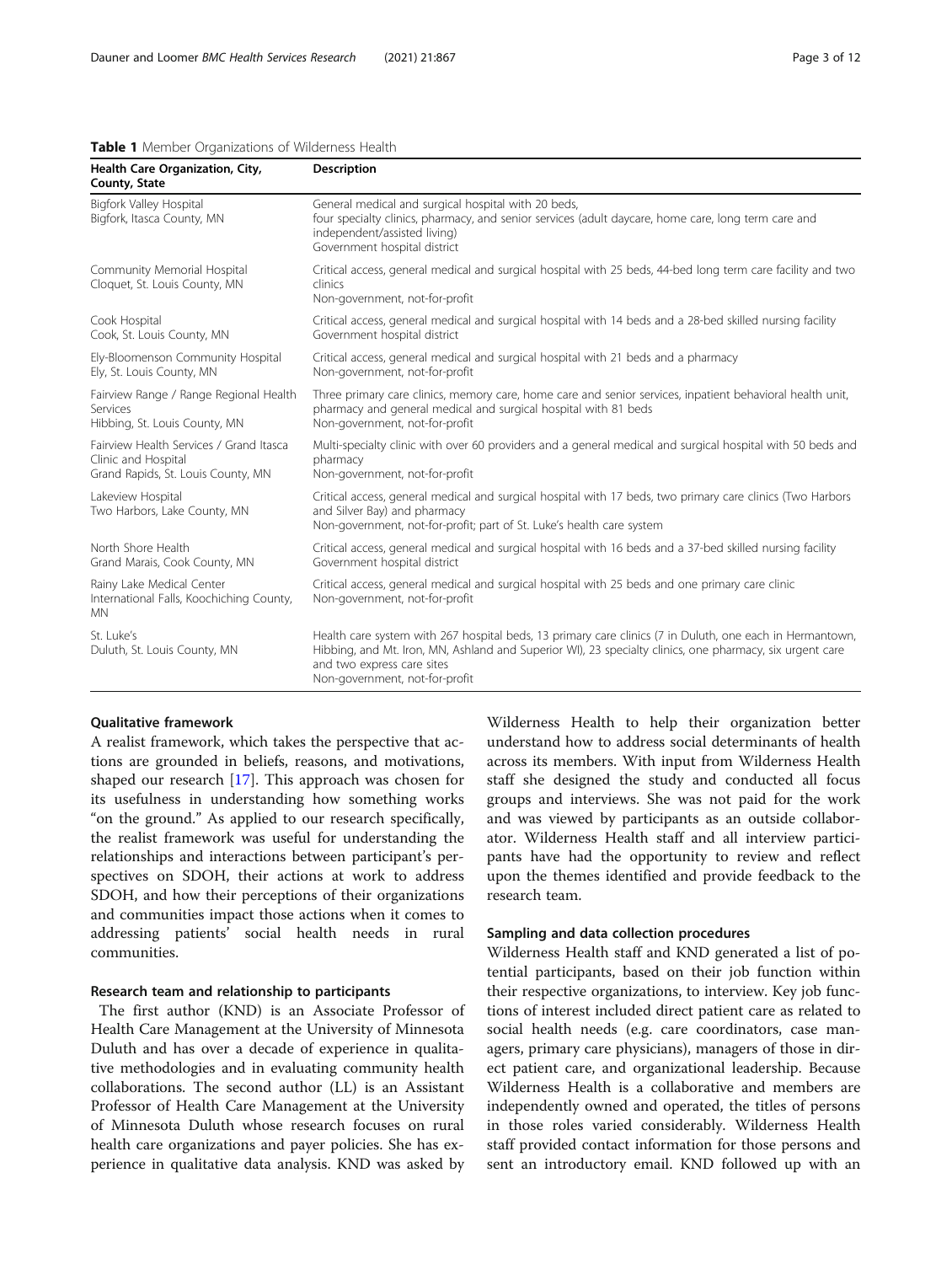<span id="page-3-0"></span>

email and scheduled interviews with participants. Wilderness Health staff also set up two focus groups, one with care coordinators and case managers on their Medicaid ACO contract and one with the Directors of Nursing from their inpatient facilities. Study procedures were reviewed by the Institutional Review Boards of the University of Minnesota and Wilderness Health and deemed to meet their institutional ethical standards; given that the questions presented less than minimal risk to participants, the need for further review was waived.

Interviews and both focus groups were conducted between July and October 2020. Most were conducted over zoom or phone; one was conducted in person. Interview participants were asked for their consent to participate and be audio recorded. Participants were also informed of the voluntary nature of the study. Each interview lasted between 20 and 65 min. Thirty-seven unique persons were interviewed, including 28 individuals in single and two-person interviews and 15 individuals in two focus groups (six individuals participated in both a focus group and a subsequent interview). Three people did not respond to interview requests (each potential interview respondent was sent two reminders after the initial invite, with each email being approximately 10 days apart). Otter.ai software was used to record and transcribe all interviews electronically. Immediately after the interview, transcripts were reviewed for accuracy, supplemented with the interviewer's notes, and de-identified to ensure respondent confidentiality.

### Interview questions and guide

An initial set of questions was developed and pilot tested during the two focus groups, which were held first to get a broad perspective. These initial questions were too specific given the variety of job functions and tasks represented across interview participants. As such, questions were revised to be more open ended. This allowed for participants to express the variety of ways they engage across the spectrum of activities related to SDOH and relay the barriers and facilitators they felt most acutely. Probes were used to elicit more information on specific activities, barriers and facilitators and were informed by Chaudoir's research [\[18](#page-11-0)] on structural, organizational, provider, patient, and innovation level factors affecting innovation implementation and by the Greenhalgh Model for Diffusion of Innovations in Service Organizations [[19\]](#page-11-0). The final questions were: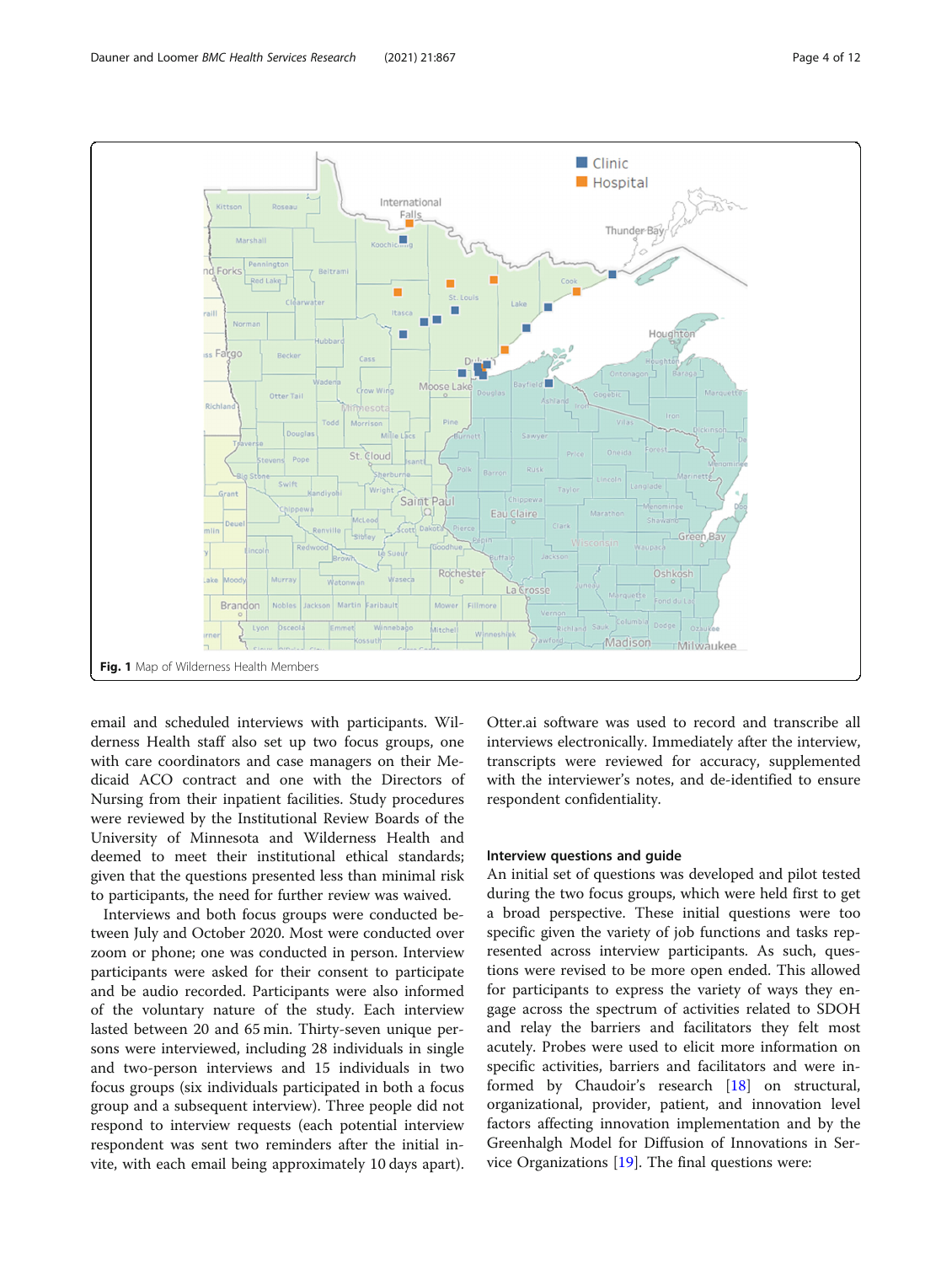- 1. What does you/your organization/unit do to address the social health needs of patients? Probes for: screening activities; documentation in EHR; referral; partnerships with social service organizations, schools, etc.; advocacy efforts.
- 2. What things help you to do this work? Probes for: elements of the innovations (e.g. preloaded screening tools in EHRs, perceptions of need and relevance, knowledge of how to screen), the organizational structures and systems required for the full implementation (e.g. leadership, integration into workflow, readiness), and external factors (e.g. payment models, partnership quality).
- 3. What challenges do you face in doing this work?

Probes for: Difficulties arising from elements of the innovations, the organizational structures and systems required for the full implementation, and external factors.

4. What would help you address SDOH/the social needs of patients more effectively?

# Analysis

First, an a priori codebook was developed based on the interview questions. The initial coding was deductive and included tasks associated with SDOH, facilitators, challenges/barriers. Subcoding of tasks included screening, referrals, participation/leadership in community coalitions, partnering with community-based agencies, and internal leadership/communication. The subcoding of challenges and facilitators was more inductive. Subcodes of facilitators included elements of innovation, organizational structure and systems, organizational/ innovation processes, external and person factors. Finally, subcodes of challenges included elements of innovation, organizational structure and systems, organizational/innovation processes, and external factors (e.g. community and policy).

After all interviews were completed, both authors separately coded three transcripts, then met and came to consensus on the codes. Then they coded the remaining transcripts, addressed any coding discrepancies, refined and added additional subcodes within the major themes using an iterative process, ultimately coming to consensus on all themes. During analysis, themes seemed to reach a point of saturation, wherein most codes were developed within the initial subset of interviews. Nvivo software version 12 [\[20](#page-11-0)] was used for all coding and analysis. The authors also used data from Wilderness Health [\[21](#page-11-0)] and the Agency for Health Care Research and Quality database on SDOH [\[22\]](#page-11-0) to provide contextual information on the communities in which these HCOs serve.

# Results

# Interview participants

Thirty-seven unique persons were interviewed. At least one person was interviewed from each of the 10 organizations comprising Wilderness Health. All interviewees played a key role within their organization's efforts to address SDOH (see Table [1,](#page-2-0) above, for more information on each member organization). The largest share of participants  $(n = 11, 30\%)$ , including joint appointments) were from St. Luke's, which reflects its larger size in reference to the other organizations. Job titles represented across the interviews included care coordinators, care navigators, CEOs and VPs, case managers, Clinic Directors, Directors of Nursing, physicians, nurses, social workers, and quality and project managers.

# The community

The counties in which each specific member organization operates vary with regard to their population characteristics and specific needs. However, in general the seven county area has complex social needs (Table [2](#page-5-0)). The percent of households that received food stamps in the last year ranged from 6% (Cook, MN) to 20% (Ashland, WI). The percent of the county population with means-tested health insurance ranged from 13.0% (Lake, MN) to 24.0% (Koochiching, MN). Most counties had about a quarter of their population that was aged 65 years or older.

# Themes

Participants described the ways in which their organizations addressed SDOH, what challenges they face when doing that work, and what facilitates that work. They also discussed the nuances of rural geography and the COVID-19 pandemic and how those two forces shape, challenge and facilitate their work. The themes uncovered overlap due to the complexity of addressing SDOH in a rural HCO, and how the rural geography often exacerbated challenges, but at times enhanced facilitators. We identified themes at different ecological levels: Organization, Community, and External/State and explored barriers, facilitators and activities related to SDOH as subthemes. Interviewees mainly spoke from their vantage point within their respective organizations and thus provided a richer perspective into the various challenges and facilitators. Generally, there was large agreement on the themes across all interview participants. We present themes and illustrative quotes in Table [3.](#page-6-0)

## Organization-level

At the organization-level, two subthemes were identified: work-flow and buy-in.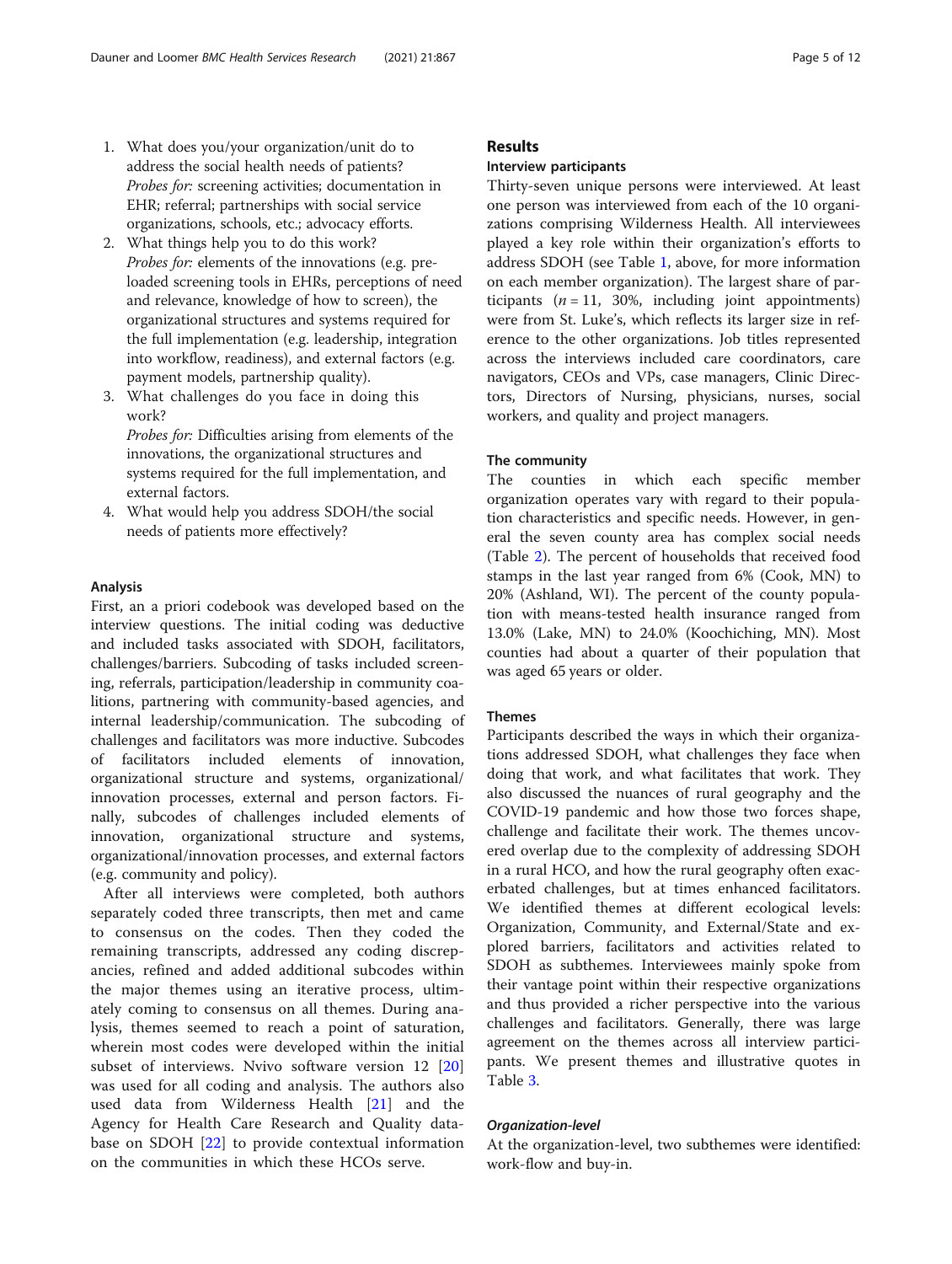| County Name, State                                                                            | Cook, MN                                                                                      | Itasca, MN                                                               | Koochiching,<br>ΜN                                                       | Lake, MN                                                                 | St. Louis, MN Ashland, WI                                              |                                                                              | Douglas, WI                                                            |
|-----------------------------------------------------------------------------------------------|-----------------------------------------------------------------------------------------------|--------------------------------------------------------------------------|--------------------------------------------------------------------------|--------------------------------------------------------------------------|------------------------------------------------------------------------|------------------------------------------------------------------------------|------------------------------------------------------------------------|
| Population                                                                                    | 5393                                                                                          | 45,108                                                                   | 12,440                                                                   | 10,658                                                                   | 199,754                                                                | 15,600                                                                       | 43,208                                                                 |
| <b>Rural Urban</b><br><b>Continuum Code</b><br>(2013)                                         | Completely rural or<br>less than 2500 urban<br>population, not<br>adjacent to a metro<br>area | Urban<br>population of<br>2500 to 19,999,<br>adjacent to a<br>metro area | Urban<br>population of<br>2500 to 19,999,<br>adjacent to a<br>metro area | Urban<br>population of<br>2500 to 19,999,<br>adjacent to a<br>metro area | Counties in<br>metro areas of<br>250,000 to 1<br>million<br>population | Urban<br>population of<br>2500 to 19,999,<br>not adjacent to<br>a metro area | Counties in<br>metro areas of<br>250,000 to 1<br>million<br>population |
| $%65+$                                                                                        | 26.6                                                                                          | 22.0                                                                     | 23.3                                                                     | 25.1                                                                     | 18.3                                                                   | 18.2                                                                         | 17.5                                                                   |
| Mental health care<br>providers/ 100,000                                                      | 92.6                                                                                          | 237.1                                                                    | 119.7                                                                    | 66.5                                                                     | 231.0                                                                  | 277.4                                                                        | 115.5                                                                  |
| % Households that<br>received food<br>stamps, past 12<br>months                               | 6.4                                                                                           | 11.7                                                                     | 15.7                                                                     | 7.5                                                                      | 11.0                                                                   | 20.3                                                                         | 13.9                                                                   |
| % Households with<br>any internet<br>connection                                               | 80.8                                                                                          | 76.9                                                                     | 72.9                                                                     | 80.2                                                                     | 77.6                                                                   | 70.9                                                                         | 77.3                                                                   |
| % Means-tested<br>health insurance                                                            | 13.1                                                                                          | 19.2                                                                     | 24.2                                                                     | 13.0                                                                     | 16.1                                                                   | 23.1                                                                         | 16.6                                                                   |
| % Public Insurance                                                                            | 22.2                                                                                          | 25.8                                                                     | 31.9                                                                     | 19.4                                                                     | 21.6                                                                   | 30.9                                                                         | 22.7                                                                   |
| % of employed in<br>arts, entertainment,<br>recreation,<br>accommodation and<br>food services | 29.8                                                                                          | 9.7                                                                      | 9.9                                                                      | 13.0                                                                     | 11.4                                                                   | 11.0                                                                         | 9.7                                                                    |
| % non-civilian pop.<br><b>Below poverty</b>                                                   | 13.6                                                                                          | 13.3                                                                     | 17.1                                                                     | 9.3                                                                      | 17.1                                                                   | 13.6                                                                         | 13.1                                                                   |

<span id="page-5-0"></span>Table 2 County Characteristics related to SDOH

Work-flows for screening and referral Participants described a variety of ways in which they or their organizations engaged in activities related to addressing SDOH. For example, administrators spoke of providing internal leadership to activities to address SDOH while clinicians and case managers spoke about screening and referral activities. The most frequently mentioned activities included screening for social health needs in both inpatient and outpatient settings, internal referrals (e.g. case management to care coordination), and providing resources about various community and governmentbased social services. Formal referrals to external organizations that can help with social health needs, actively partnering with external organizations, and providing leadership to these various efforts in the community were mentioned less frequently and indicative of them occurring less frequently.

# Workflows as a barrier

Across these activities, several barriers were noted. Many participants pointed out that there is no systematic screening process for identifying or addressing patients' SDOH. Across the collaborative screening occurs formally and informally in both inpatient and outpatient settings, at different times, and by different clinicians. Interviewees also described a variety of formal and informal processes for referrals made within and outside of their organizations, as well as a variety of coordination and communication processes across people and settings. In addition, there were varied processes for documenting assessment findings. Documentation inconsistencies were related to the use of different EHRs in different organizations and various frustrations with their own HCO's EHR. Once information and referrals have been provided, there is no systematic follow-up to document whether referral services were received by patients, particularly when referral was made to community-based organizations. Lastly, there were not clear and systematic processes to advocate internally and externally the value of addressing social health needs by HCOs. A Director of Case Management described the lack of standardization internally: "I think lack of standardization can be a challenge. And yes, overlap sometimes where the right hand doesn't feel like it's talking to the left hand. Yeah. And I think we're doing a lot of work here to try and streamline what we're doing internally as far as handoff and then to external organizations as well."

Some interviewees mentioned that across Wilderness Health members, and even within individual organizations, there are a multitude of different job titles, roles, and duties related to SDOH. These pose challenges for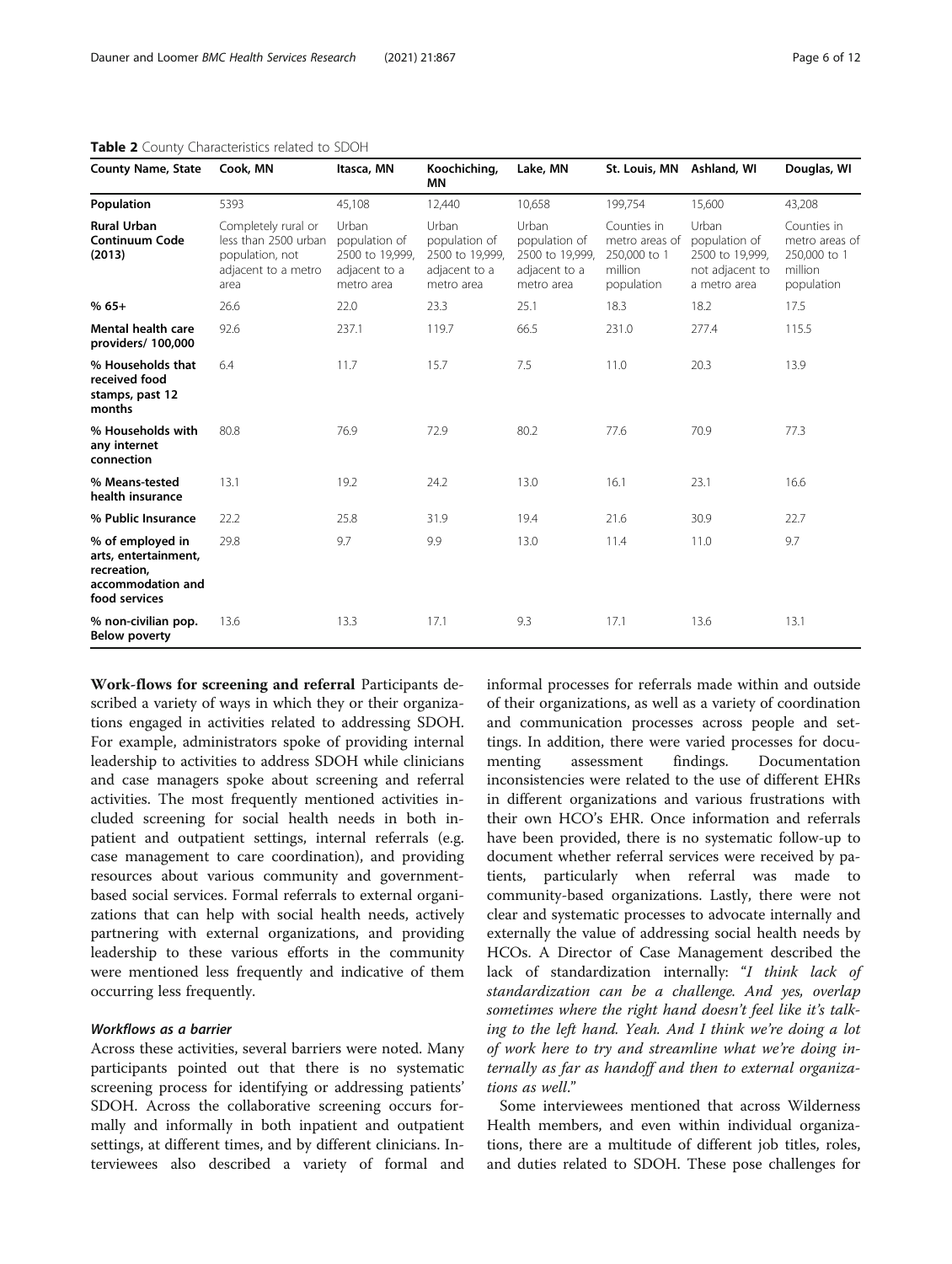# <span id="page-6-0"></span>Table 3 Overview of themes

| Domain                    | Subdomain                                                              | <b>Illustrative Examples</b>                                                                                                                                                                                                                                                                                                                                                                                                                                                                                                                                                                                                                                                                                                                                                                                                                                                                                                                                                                                                                                                                                                                                                                                                                      |
|---------------------------|------------------------------------------------------------------------|---------------------------------------------------------------------------------------------------------------------------------------------------------------------------------------------------------------------------------------------------------------------------------------------------------------------------------------------------------------------------------------------------------------------------------------------------------------------------------------------------------------------------------------------------------------------------------------------------------------------------------------------------------------------------------------------------------------------------------------------------------------------------------------------------------------------------------------------------------------------------------------------------------------------------------------------------------------------------------------------------------------------------------------------------------------------------------------------------------------------------------------------------------------------------------------------------------------------------------------------------|
|                           | Organization Work-flows for Screening and<br>Referral as a Facilitator | Physician: "I think one barrier would be consistency. And so while you might be able to get one<br>thing at one practice, is that really the same thing that happens across the system, right? And<br>ensuring that consistency. So that when you as the parent go in, are you filling out the same<br>forms and being asked the same questions that you were when you went with your kid  Having<br>that recall. Oh, they're supposed to be seen a lot so somebody knows that, not just me, but the<br>front desk knows that, so yes, they will definitely get them in in a month, orit's a system wide<br>effort to remember all these little gaps, and you know all the little points that need to be filled in,<br>to meet the quality measureso managing that process and then making sure the person, or<br>somebody is responsible to do the job."                                                                                                                                                                                                                                                                                                                                                                                         |
|                           | Work-flows for Screening and<br>Referral as a Barrier                  | <b>Director of Nursing:</b> "So our case management team, we have, you know, I suppose, like most<br>facilities have daily rounds where you're looking at discharge planning and last year one program<br>that we implemented was including our ambulatory care coordinators in the conversation, so that<br>when the patient is discharged from hospital, someone, there's a warm handoff of information so<br>that somebody is going to be following up."                                                                                                                                                                                                                                                                                                                                                                                                                                                                                                                                                                                                                                                                                                                                                                                       |
|                           | Buy-in/Leadership                                                      | <b>Care Coordinator</b> : "I feel like [the organization I work for] has given us the opportunities to do a<br>lot of learning, which I think has helped us. My learning in particular has you know, I, I had had, I<br>don't know now [but], looking forward after COVID and everything what this will look like in the<br>next year or so, but usually I'll have like a learning budget to attend conferences and things like<br>that. So that's valued by [my organization]."                                                                                                                                                                                                                                                                                                                                                                                                                                                                                                                                                                                                                                                                                                                                                                  |
| Community                 | Resources                                                              | Director of Nursing: "Internet access is somewhat of an issue. Transportation is always [an issue].<br>No coverage with needed services in rural areas. No long term care beds or memory care beds. A<br>lot of patients without needed insurance for post-acute care needs, including nursing home<br>placement."<br>Care Coordinator: "Yes, there are tons of places in the Twin Cities but people that have that<br>typically what I see is that people that have state insurance, do not have reliable transportation.<br>It's just how it is. And most people are not comfortable riding in a medical taxi, all the way down<br>to the cities with a stranger with their baby. Um, so it's like yes, there are certain resources<br>available, but are they ideal for a lot of families, no and if there are other children, there is no<br>childcare, I mean, that just you know what I mean it just snowballs and all these other like other<br>barriers, essentially, but yeah sorry I kind of got off topic there."                                                                                                                                                                                                                      |
|                           | Partnering                                                             | Physician: "I talked about the homeless advocate. She has kind of initiated a release of<br>information for lots of agencies in the area including the hospitals, including some of the mental<br>health resources and housing resources. And so there's a population of, somewhere between 100<br>and 200 people who have signed one of those. So if somebody has one of those signed, I feel a<br>little bit more comfortable calling different folks and kind of connecting."<br><b>Case Manager</b> : "There just isn't a point person at [the] public health [department] that can help<br>be that navigator and have that continuity with, with the organization and the community."                                                                                                                                                                                                                                                                                                                                                                                                                                                                                                                                                        |
| External/<br><b>State</b> | <b>Payer Policies</b>                                                  | Administrator: "If we're going to really drive the program well we need dedicated resources which<br>cost money, and there's not a really a clear financial return yet and we see we're doing the right<br>thing for the community but we're paying money to keep people out of the facility which is also<br>having an impact financially so the methodology for reimbursement in healthcare is not exactly<br>aligned for prevention and public health and improvement in overall wellness so that's<br>challenging."<br><b>Care Coordinator</b> : "So [a] TCM call is basically transitional care management - so any individual<br>who's discharged from a hospital setting, we follow up on from a care coordination standpoint,<br>offering support, ensuring that, you know if they had orders for home care that they are set up<br>and in place. Basically, our goal is to ensure that when they're at home, they're successful and<br>don't end up back in our [emergency room] or hospitalized for the same purpose and so offering<br>to reconcile the medications, and just reviewing what their home life is like and any challenges [or]<br>barriers, things along those lines that might play a role in a potential readmission." |
|                           | <b>Misaligned Incentives</b>                                           | <b>Collaborative Staff:</b> "Quality measures superficial – especially at hospital level – was meal nice,<br>room, etc. Need to pay attention to quality measures to capture SDOH. Did the care coordinator<br>help you get housing and transportation? Lots of work goes into that, but not measured currently."                                                                                                                                                                                                                                                                                                                                                                                                                                                                                                                                                                                                                                                                                                                                                                                                                                                                                                                                 |

communicating and referral processes. Further, it was noted that many projects related to addressing social health needs seemed based on individual employee "champions" rather than systematically approached.

# Work-flows as a facilitator

Participants discussed specific processes developed within their HCOs or communities that helped them address SDOH. Similarly, being smaller in size sometimes provided the ability to innovate and participants described initiatives to serve specific patient needs or to address specific challenges within their communities. Innovations mentioned included providing food vouchers to food insecure families, constructing community walking trails, and giving 211 information cards (211 is a telephone number providing information and referral to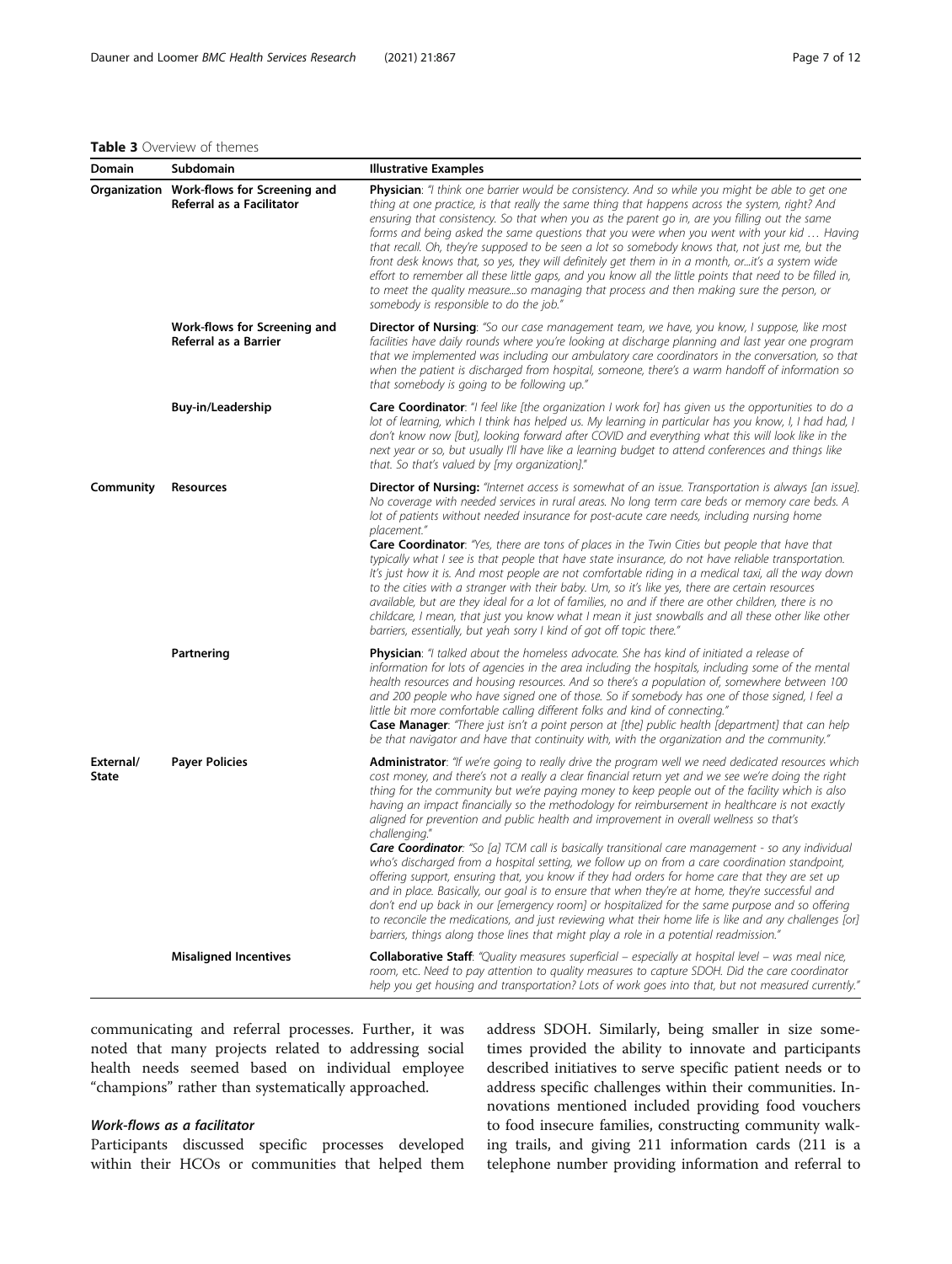local health and human services within a community) to all patients being discharged. Some described having resource lists, scripts, and other ways of systematically communicating about resources within a given community. They also mentioned organizational or professional membership organization screening and assessment tools, evidence-based guidelines and checklist for specific conditions and potential social health needs were helpful, as well as population-level data on the community.

Buy-in Participants reported a variety of perceived levels of buy-in from executives and clinicians within their organizations. Additionally, a few reported the challenge of getting every clinician on board with systematic screening and referral efforts. One physician offered this perspective on the issue; "I think physician buy-in is huge and how do you get everybody on the same page. To support this. And again, I think part of it is a systems approach to be a dictator are meant to stress the importance of it so everybody's doing the same thing across the system." At the same time, participants noted increasing and more widespread buy-in to the concepts of SDOH and value-based care more broadly (within society and among "people in health care").

#### Community-level

At the community-level, two subthemes were identified: resources within the community and partner capacity.

Resources within the community Participants mentioned a wide variety of collaborators and potential collaborators across a wide spectrum of social, health, and safety services (Indian Health Services, Veteran's Administration, public health departments, police departments, remote monitoring companies, elder circles and volunteer transportation) and spoke highly of the people working in social services.

At the same time, participants identified numerous specific resources that were in shortage, which hindered their ability to address SDOH: mental health clinicians; transportation; Internet; long-term care including memory care, respite, personal care services and hospice; specialty care; emergency medical services; public health department staffing; general workforce; and housing, specifically Section 8 housing. Such shortages were exacerbated by the rural nature of the community, facets of which included fewer people in the labor pool available to fill positions and the distance between communities. They also mentioned how various policies and practices adversely impacted these resources. Examples included how transportation assistance is often staffed by volunteers, the legal and regulatory hurdles with providing it themselves, and Section 8 housing waiting lists. The

intersection between resources and payer policies is described more below.

Partner capacity Going beyond whether a particular resource exists in the community, participants also talked about whether those resources had the knowledge, time, skills, and/or resources to be reliable partners. And while some individuals mentioned specific service areas or communities where resources appear well-established and where there are high levels of engagement, more often participants discussed concerns as to whether potential social service partners in their communities had the capacity to do more. This was especially noted in areas of lower socioeconomic status and less densely populated rural areas. As one administrator described: "They [a few partners] just don't have resources either or maybe other challenges so I think there's times we think we wish this group would come, engage more with us and they don't always do that, probably good reason for it, sure." Another capacity issue was information sharing. Underlying this concern was the ability of partners to handle protected health information as well as the technical capabilities for sharing information. Last, participants described how their own HCOs had low capacity for partnering externally, or even just participating with community-based organizations and coalitions – these barriers were related to time and staffing barriers (e.g. not having staff time to partner).

Partnering among organizations cannot be separated from the context of the community that those organizations are in, and, as it related to the rural nature of the area, participants felt that there were high levels of community trust in which to build relationships. One social worker shared; "I've worked with half of the people that I communicate with within these agencies, at a different capacity [they] are our families, they're friends we've grown up together, you know, just the community itself, but yeah those exterior resources are extremely easy to get in touch with, and follow through and you know I feel confident that they're gonna follow through where you don't have to constantly check in, but usually it's the same day."

Some participants also talked about having established agreements between partners for data sharing, the hope and promise of an electronic referral platform, and being able to leverage grants to address social health needs. Interestingly, a positive side effect of COVID-19 that was noted was more engagement with community partners on behalf of vulnerable patients. At the same time, others expressed being challenged by the time and energy required to stay aware of every service offered by every agency.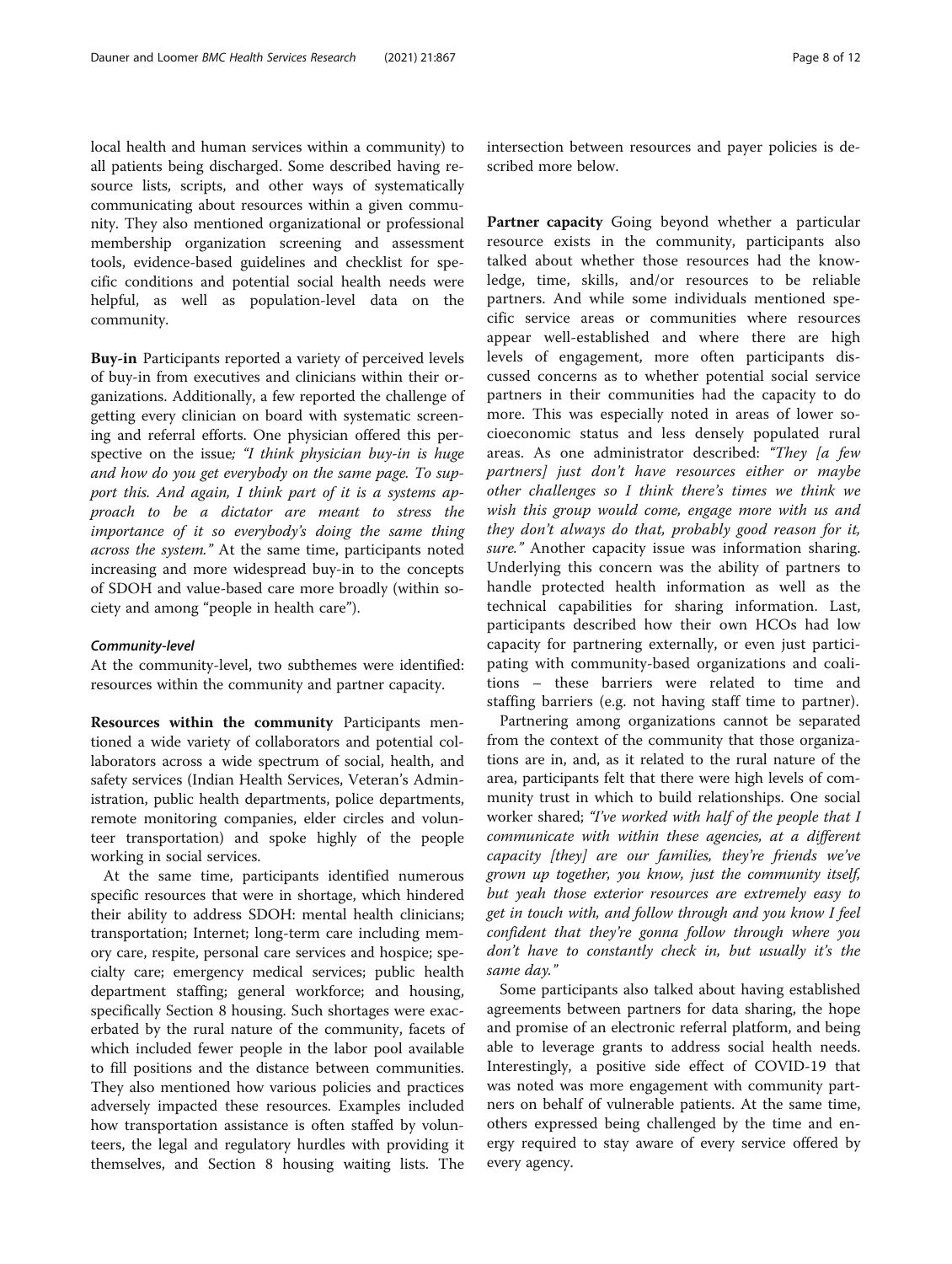At the external/state-level, two subthemes were identified: payer policies and misaligned incentives.

Payer policies Participants discussed a myriad of ways in which payers posed challenges to their own organizations beyond how such policies constrained resources. Of particular concern was reimbursement, which led to some HCOs making the investment in SDOH activities without necessarily being directly reimbursed for those services. Other payment barriers ranged from the specific (e.g. no relative value unit for providing SDOH care), to the general (e.g. Medicare does not pay for a lot of services, mismatch between what you can bill for and what patient needs), to the health system level (e.g. no system level approach to payment, still moving from feefor-service to value-based care). Some pointed out that the money used to address SDOH came from grant money which was less sustainable. Others described how the rural demographics of elderly and low-income and the corresponding reliance on public payers was challenging. For those in leadership positions the challenges with payment made it more difficult to make the business case to add services related to addressing SDOH. For example, rural areas may not have the population to make a particular service sustainable, or cost-effective; alternatively, a person's closest hospital may not be in the county in which they reside. As a Director of Nursing described it "some resources are county-based and the counties are large/misshaped and for some people the largest city/town that is closest is in another county, so they tend to go there for care, when the way the funding is they are supposed to travel further, within county."

At the same time, specific programs which incentivize addressing SDOH were identified. It should be noted that while participants seemed to at least consider SDOH regularly in their work, it is not necessarily labelled as such. In different settings and under different payer requirements, addressing SDOH "looks different" or may be integrated into other processes. The following programs were all mentioned as accounting for a patient's SDOH to some extent: Medicare's annual wellness visit, and Chronic Care Management programs, transitional care management for hospital discharge, Wilderness Health's value-based contract with Medicaid for behavioral health, and private efforts that pool rural populations or risk-adjust, or pay for screening and care management. Although all programs mentioned incorporate some level of addressing SDOH, the amount and directness of the incentives to do so vary. For example, a less direct incentive to address SDOH would be collecting information about social needs to bill for a specific process (e.g. Medicare's chronic care management), which allows HCOs to consider SDOH more in their work but not necessarily receive more payment for addressing SDOH. Whereas, an example of a more direct incentive to address SDOH is paying more for a more socially complex population (e.g. risk adjustment). In addition, the increased use of telehealth and payment parity, in part related to the COVID-19 pandemic, were viewed as promising.

Misaligned incentives In contrast to the specific payer policies that impact the organizations comprising Wilderness Health, participants also spoke about the fact that potential partners from organizations outside the specific one they work in don't have the same set of payment incentives when it comes to addressing SDOH, or even for providing more value-based care. Within the Wilderness Health collaborative and the surrounding communities each is located in there is a mix of different organizations serving health and social service needs some are for-profit, others are federally qualified health centers, others still are community-based volunteer organizations - and each comes with its own set of payment mechanisms. These different payment mechanisms vary in the level and directness too and thereby affect an organization's ability to partner well and address SDOH effectively. One example was how critical access hospitals receive cost plus reimbursement for hospitalizations, while also being under separate ownership from the primary care facilities in their area, so SDOH in the community is not prioritized. One administrator shared; "So  $[a]$  good example is in a community where you have a [critical access] hospital and a federally qualified health center or clinic that's separate. They're interdependent in a way but they're getting paid different, they're not aligned and so for them there's like probably no incentive to do it different if they're doing well under grant funding the funding keeps coming in, so why change."

A few participants mentioned that there are no quality metrics from the state or public payers related to SDOH such as whether the care coordinator helped connect a person with housing/transportation. This was important as HCOs are motivated to meet certain state metrics and felt that metrics related to addressing and impacting SDOH would help motivate the importance of the work.

# **Discussion**

Numerous barriers affected the ability of rural health care organizations to address SDOH. These barriers reflected both general challenges to health care delivery in the U.S. (e.g. high cost, multi-payer, insurance-based system) and those specific to addressing SDOH. Process barriers existed within individual organizations and within the collaborative as a whole, with some of these process barriers seeming to be adaptations/responses to the external barriers (e.g. processes to fit payer demands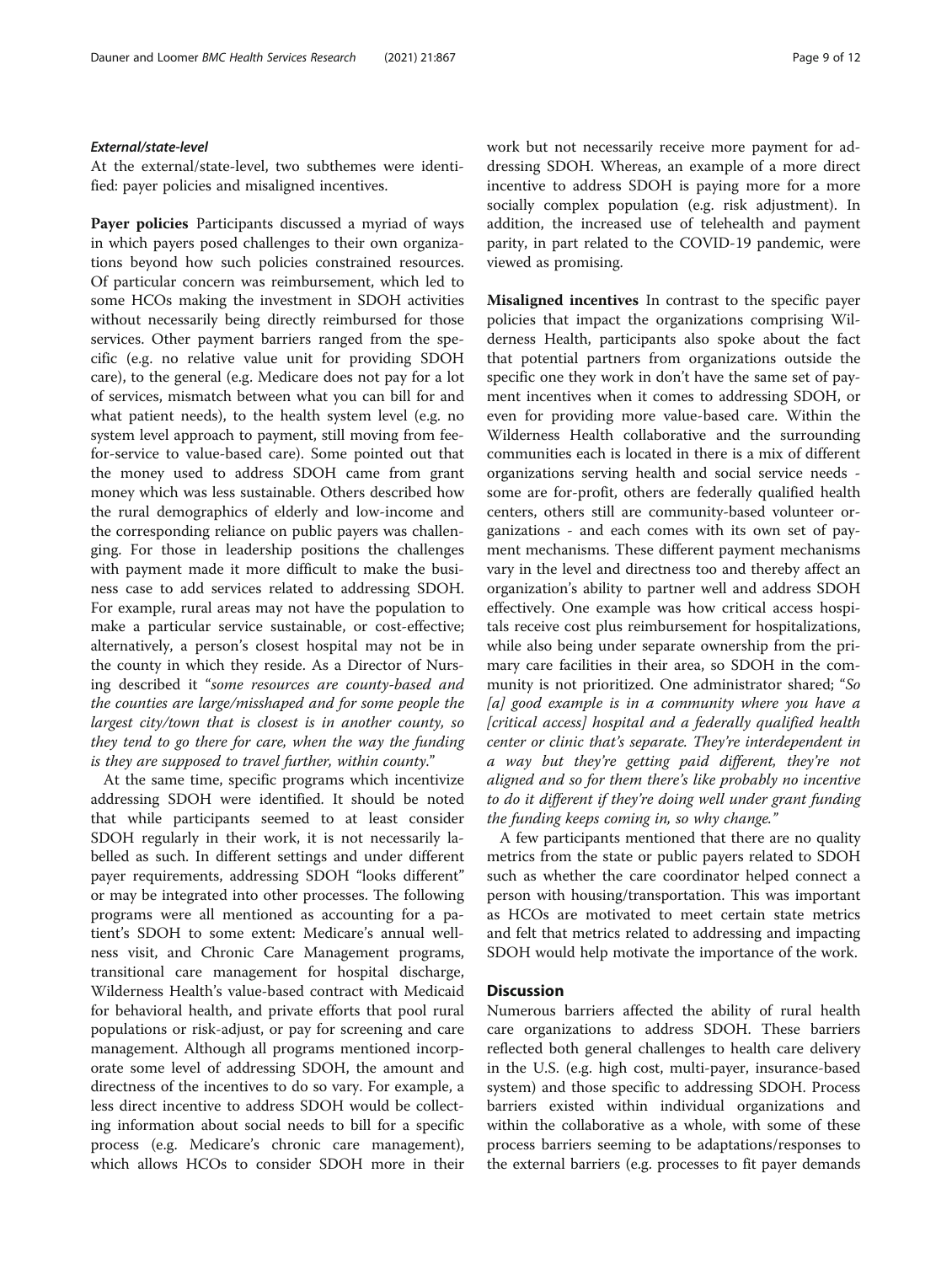vs. a comprehensive approach to SDOH). Alignment of incentives between payers, HCOs, and social service agencies may help drive the work to address SDOH and may also lead to developing more robust internal processes and structural capacity. Additionally, bolstering internal capacity to improve workflow around SDOH holds potential, such as standardization of screening, shared accountability, and incorporation into the EHR. As others have found, it's not a lack of support but lack of time and resources [\[23](#page-11-0)].

This study's findings echo what others have found nationally and in larger, more integrated health systems, including ACOs  $[10-13, 24]$  $[10-13, 24]$  $[10-13, 24]$  $[10-13, 24]$  $[10-13, 24]$  $[10-13, 24]$  and speak to the need to build partnership capacity [\[25\]](#page-11-0). Findings point to several ways in which more loosely affiliated HCOs could help further the work of addressing SDOH. The first is to develop overarching processes for screening and referral, standardize screening tools and implement them more systematically, across organizations. This is particularly true in outpatient settings, where there are fewer connections between SDOH activities and payment. Then, once screening tools are in place there needs to be additional steps to improve screening rate and connecting patients to resources in order to address patient health needs [\[26\]](#page-11-0). Processes should also be able to be tailored to the nuances of members' organizational and affiliated facilities. Collaboratives serve as conveners, and thus have the ability to share innovations and evidencedbased guidelines across members and help develop resources lists for communities. Alternatively, a referral platform could be purchased and utilized, but ideally would need to be interoperable across the variety of EHRs. Collaboratives should continue to identify and pursue value-based care opportunities and work towards strategic alignment of incentives across different organizations [\[12](#page-10-0)]. Collaboratives can also advocate for increasing social services investment [[27](#page-11-0)] and foster data sharing [\[12](#page-10-0)] as viable ways to increase the capacity of the social service sector to engage with health care. Similarly, advocacy efforts to expand permanent telehealth payment parity should be undertaken [[28\]](#page-11-0). Last, there should be efforts to develop appropriate quality metrics related to SDOH processes and outcomes. Additionally, collaboratives could consider direct investment for social health needs or directly purchasing specific services in communities [[2\]](#page-10-0). These findings and the corresponding policy/practice implications are especially important given how socioeconomic factors contribute to rural health disparities [\[29](#page-11-0)].

The findings need to be considered in the context of the unique challenges rural HCOs face in providing health care to their populations. Chen and colleagues [[10\]](#page-10-0) bring up the importance of greater market share as a facilitator. Although rural HCOs may appear to have

"full market share" because there are no other options, they don't have enough volume to leverage payers and there may be mixed ownership (e.g. the clinic and hospital have different owners), so incentives in the community are misaligned. Our findings are consistent with Murray et al. [\[12](#page-10-0)] who note that small collaborations had similar challenges to larger organizations, but cited a need for data sharing and better capabilities of partners. Among our participants, being rural meant an increased reliance on relationships to get things done, so partnership capacity may be even more important. Developing partnerships holds great potential as dense multi-sectoral partnerships have had demonstrated posi-tive health effects [\[30\]](#page-11-0). Moreover, rural communities may be well positioned for dense multi-sector partnering given their smaller scale and the interlocking positions held by community leaders (meaning those in leadership roles within health care may also serve in leadership positions in community or social service agencies). At the same time, even within mature partnerships, most groups lacked the power to transform the current financing structures within regional health systems and lacked coordination and the ability to share data [\[25](#page-11-0)], so partnering cannot be a substitute for policy change.

More research is needed on the capacity-building, technology and resources needs [[31](#page-11-0)]. This is particularly true in rural areas. Likewise, more research is needed on the perspectives of social service partners. Past research indicates the need for strong relationships, going beyond just referral networks [\[32](#page-11-0)]. State legislatures and community foundations/funders should consider enhanced investment in non-profits and social services organizations that may receive increased referrals from HCOs. Recently, stakeholders of rural health in Minnesota convened and identified investments in social determinants of health will be a major disrupter of how care is delivered [[33](#page-11-0)]. It also comes in the midst of the COVID-19 pandemic, which has dramatically and rapidly increased social health needs across the country [\[34](#page-11-0)].

### **Limitations**

Although this study's findings align with what other researchers have found in larger health systems, Medicare ACOs, and among rural stakeholders within Minnesota, there are limitations in extending this research to other rural communities. This study focused on one collaborative in rural northern Minnesota and western Wisconsin. Even within Minnesota rural communities are unique from one another. However, the fragmentation of payer policies, misalignment between state and federal initiatives and HCO financial viability is not unique to this study. Another limitation is that participants were selected to participate in interviews given their position and ongoing work with SDOH activities. While this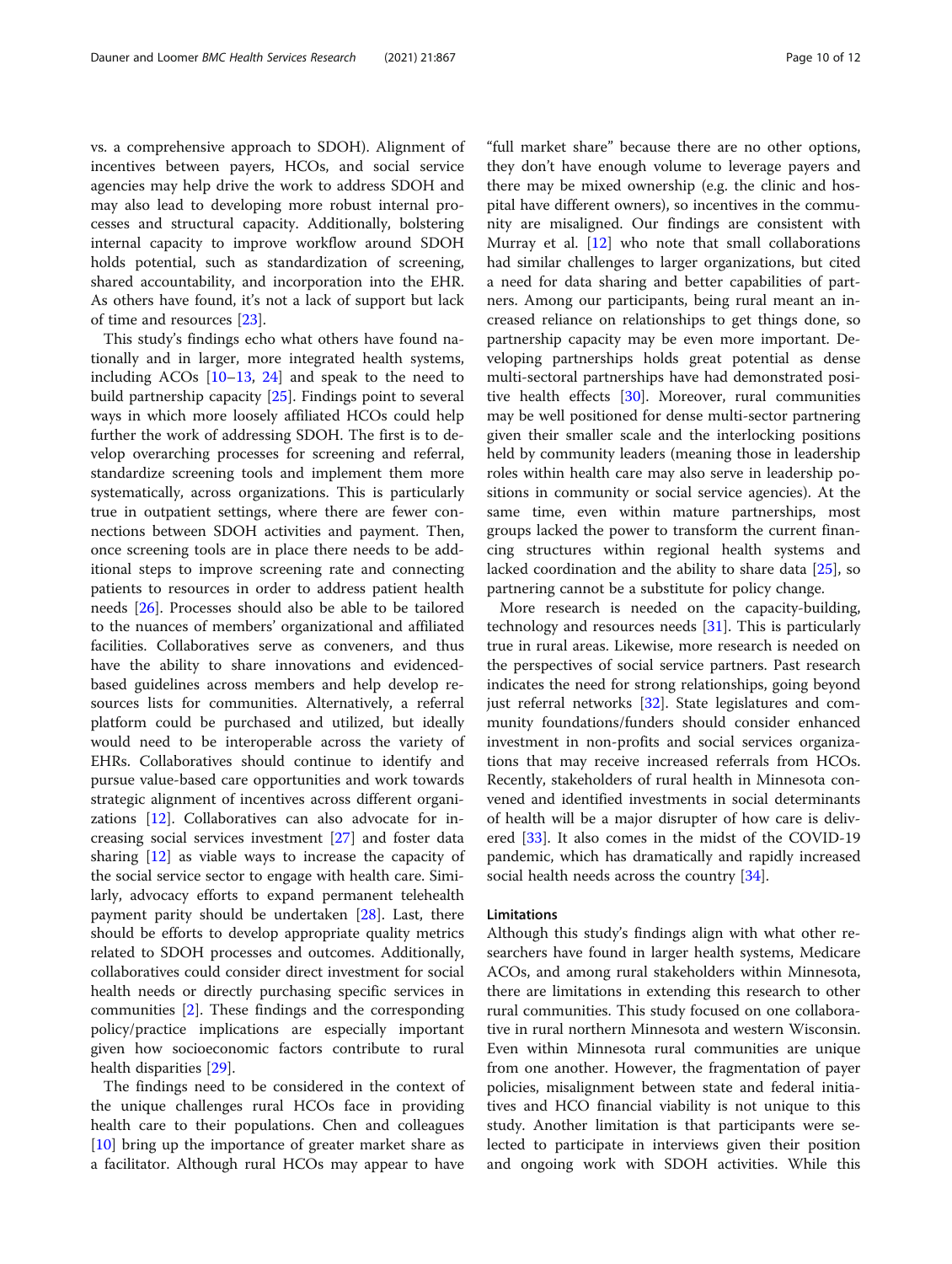<span id="page-10-0"></span>allowed for rich description of activities and the corresponding challenges and barriers, their views may not represent the views of others within the collaborative. At the same time, their perspectives were similar to those in other settings, given the agreement between our findings and those of others.

# Conclusions

Rural providers have unique needs when it comes to addressing social health needs. Collaboration among rural health systems should be fostered to develop common protocols, promote value-based care, and offer economies of scale to leverage value-based payment. Changing policy is required to help rural providers be viable, and better align incentives across health care entities. Further, states can help align incentives and performance metrics across various rural health care entities, engage payers in promoting and paying for value-based care, and in bolstering social service capacity. As our health care system evolves to meet population health needs, policy needs to evolve to support coordination among rural health care providers and promote support from local social services.

#### Acknowledgements

We thank Wilderness Health for their in-kind support of this work.

#### Authors' contributions

K.N.D. conceptualized and designed the study and carried out data collection. K.N.D. and L.L. designed the analysis plan and analyzed the data. K.N.D. wrote the initial draft of the manuscript and L.L. prepared the tables and figure. Both authors reviewed subsequent drafts of the manuscript and approve the final version.

#### Funding

This study was not funded by any external funders.

#### Availability of data and materials

All data generated from this study is available from the corresponding author on reasonable request.

# **Declarations**

#### Ethics approval and consent to participate

Study procedures were reviewed by the Institutional Review Boards (IRB) of the University of Minnesota and Wilderness Health, both of which formally waived the need for ethical approval. This means that the IRBs felt that the study presented less than minimal risk to participants, per U.S. Federal regulations (Federal Register document number 2017–01058, available at [https://www.federalregister.gov/documents/2017/01/19/2017-01058/federal](https://www.federalregister.gov/documents/2017/01/19/2017-01058/federal-policy-for-the-protection-of-human-subjects)[policy-for-the-protection-of-human-subjects](https://www.federalregister.gov/documents/2017/01/19/2017-01058/federal-policy-for-the-protection-of-human-subjects)) and did not require the written consent of participants. The IRBs at both institutions reviewed the study protocol before data collection and allowed the study to continue, indicating that the study protocol met all institutional ethical standards. Therefore, all methods were carried out in accordance with relevant guidelines and regulations and in accordance with the protocol that the first author submitted to the IRBs. Per the approved study protocol, the voluntary nature of the study was communicated to potential participants in the initial email. As mentioned above, the IRBs had determined that because questions were focused on participant activities and perceptions related to their jobs, written informed consent was not required from individual participants. As such, there is no formal documentation of consent. Per the approved study protocol, at the beginning of each interview or focus group, participants were ensured of the confidential nature of their responses and that they

could discontinue the interview at any time or opt not to respond to any question. Participants provided verbal consent through their continued participation in the interviews.

#### Consent for publication

NA.

#### Competing interests

The authors do not have any competing interests.

Received: 23 March 2021 Accepted: 30 July 2021 Published online: 24 August 2021

#### References

- 1. Webinar: Social Determinants of Health Challenges and Opportunities in Rural America. [https://www.ruralhealthresearch.org/webinars/sdoh-in-rural-a](https://www.ruralhealthresearch.org/webinars/sdoh-in-rural-america) [merica.](https://www.ruralhealthresearch.org/webinars/sdoh-in-rural-america) Accessed 2 Mar 2021.
- 2. Horwitz LI, Chang C, Arcilla HN, Knickman JR. Quantifying Health systems' investment in social determinants of Health, by sector, 2017–19: study analyzes the extent to which US health systems are directly investing in community programs to address social determinants of health. Health Aff (Millwood). 2020;39(2):192–8. <https://doi.org/10.1377/hlthaff.2019.01246>.
- 3. Marmot M, Wilkinson R. Social Determinants of Health. Oxford: Oxford University Press; 2005.
- 4. Chhabra M, Sorrentino AE, Cusack M, Dichter ME, Montgomery AE, True G. Screening for housing instability: providers' reflections on addressing a social determinant of Health. J Gen Intern Med. 2019;34(7):1213–9. [https://](https://doi.org/10.1007/s11606-019-04895-x) [doi.org/10.1007/s11606-019-04895-x.](https://doi.org/10.1007/s11606-019-04895-x)
- 5. Cantor MN, Thorpe L. Integrating data on social determinants of Health into electronic Health records. Health Aff (Millwood). 2018;37(4):585–90. [https://](https://doi.org/10.1377/hlthaff.2017.1252) [doi.org/10.1377/hlthaff.2017.1252](https://doi.org/10.1377/hlthaff.2017.1252).
- 6. Taylor LA, Tan AX, Coyle CE, Ndumele C, Rogan E, Canavan M, et al. Leveraging the social determinants of health: what works? PLoS One. 2016; 11(8):e0160217. <https://doi.org/10.1371/journal.pone.0160217>.
- 7. Cramer GR, Singh SR, Flaherty S, Young GJ. The Progress of US hospitals in addressing community Health needs. Am J Public Health. 2017;107(2):255– 61. <https://doi.org/10.2105/AJPH.2016.303570>.
- 8. Truong HP, Luke AA, Hammond G, Wadhera RK, Reidhead M, Joynt Maddox KE. Utilization of social determinants of Health ICD-10 Z-codes among hospitalized patients in the United States, 2016–2017. Med Care. 2020; 58(12):1037–43. [https://doi.org/10.1097/MLR.0000000000001418.](https://doi.org/10.1097/MLR.0000000000001418)
- 9. Mueller KJ, Bounds DP, Coburn AF, Knudson A, Lundblad JP, MacKinney AC, et al. Advancing population Health in rural places: key lessons and policy opportunities: Rural Policy Research Institute; 2021. [https://rupri.org/wp](https://rupri.org/wp-content/uploads/Population-Health-Paper-Final-2021.pdf)[content/uploads/Population-Health-Paper-Final-2021.pdf](https://rupri.org/wp-content/uploads/Population-Health-Paper-Final-2021.pdf)
- 10. Chen M, Unruh M, Pesko M, Jung H-Y, Miranda Y, Cea M, et al. Hospitals' engagement in population health: moving past the medicine and into the community | health affairs blog; 2016. [https://doi.org/10.1377/hblog201604](https://doi.org/10.1377/hblog20160405.054312/full/) [05.054312/full/.](https://doi.org/10.1377/hblog20160405.054312/full/) Accessed 2 Mar 2021
- 11. Walker DM, Hefner JL, Sova LN, Hilligoss B, Song PH, McAlearney AS. Implementing accountable care organizations: lessons from a qualitative analysis of four private sector organizations. J Healthc Manag. 2017;62(6): 419–31. <https://doi.org/10.1097/JHM-D-16-00021>.
- 12. Murray GF, Rodriguez HP, Lewis VA. Upstream with a small paddle: how ACOs are working against the current to meet patients' social needs: a study of how some ACOs are attempting to address patients' social needs. Health Aff (Millwood). 2020;39(2):199–206. [https://doi.org/10.1377/hlthaff.201](https://doi.org/10.1377/hlthaff.2019.01266) [9.01266](https://doi.org/10.1377/hlthaff.2019.01266).
- 13. Gottlieb LM, Wing H, Adler NE. A systematic review of interventions on patients' social and economic needs. Am J Prev Med. 2017;53(5):719–29. [https://doi.org/10.1016/j.amepre.2017.05.011.](https://doi.org/10.1016/j.amepre.2017.05.011)
- 14. Gottlieb LM, DeSalvo K, Adler NE. Healthcare sector activities to identify and intervene on social risk: an introduction to the American journal of preventive medicine supplement. Am J Prev Med. 2019;57(6):S1–5. [https://](https://doi.org/10.1016/j.amepre.2019.07.009) [doi.org/10.1016/j.amepre.2019.07.009.](https://doi.org/10.1016/j.amepre.2019.07.009)
- 15. Gottlieb L, Colvin JD, Fleegler E, Hessler D, Garg A, Adler N. Evaluating the accountable Health communities demonstration project. J Gen Intern Med. 2017;32(3):345–9. <https://doi.org/10.1007/s11606-016-3920-y>.
- 16. Wilderness Health-Better health for rural communities. [https://wildernesshea](https://wildernesshealthmn.org/rural-health/) [lthmn.org/rural-health/.](https://wildernesshealthmn.org/rural-health/) Accessed 2 March 2021.
- 17. Maxwell JA. A realist approach for qualitative research: SAGE; 2012.